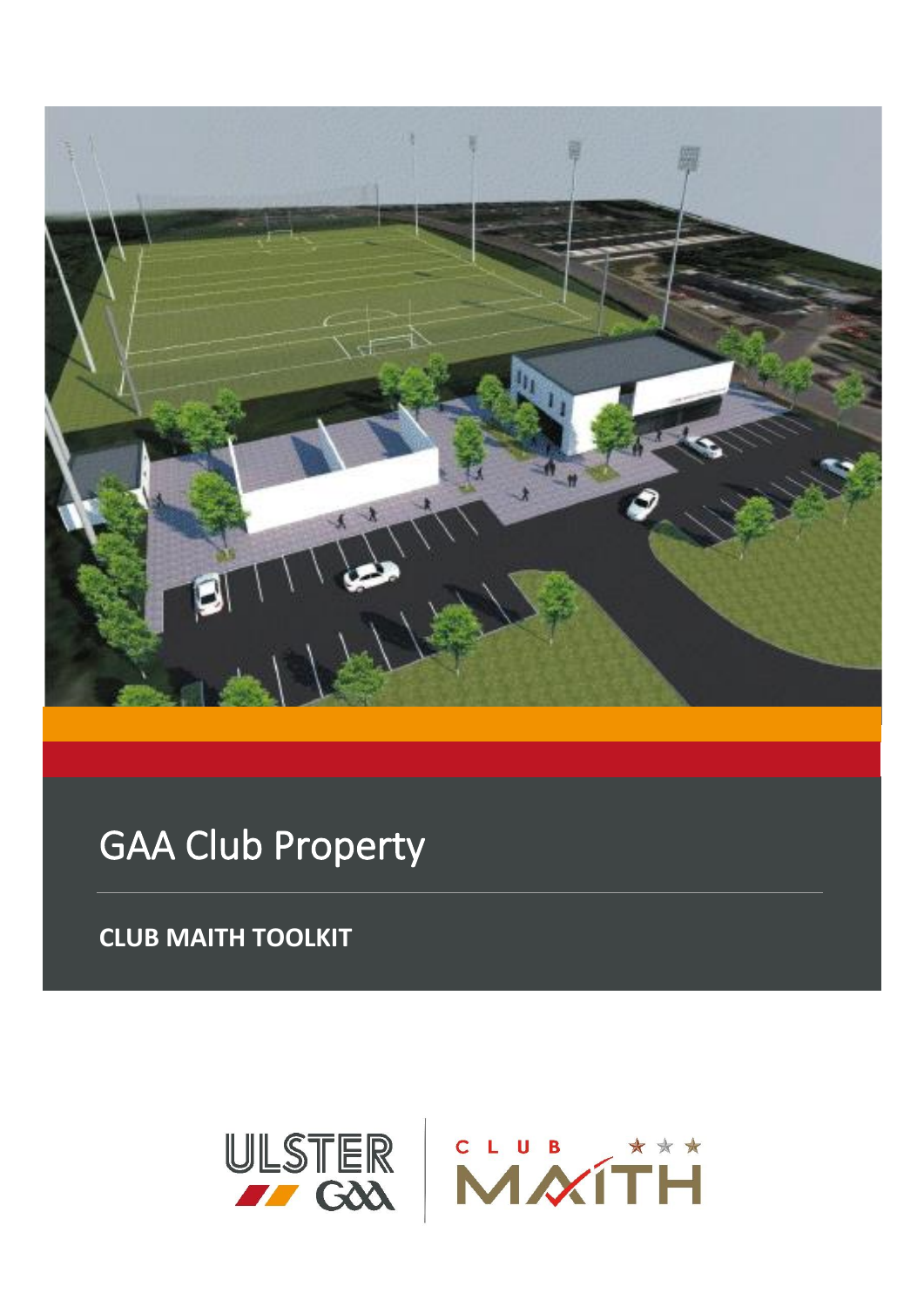# A GAA CLUB MASTER-PLAN

GAA Clubs are busy places full of busy people. The last thing they need is more paperwork.

But every Club should sit down and spend a little time scoping out a 'master-plan' which will set out (ideally in one A4 sheet of paper):

- Their existing infrastructure
- What could be added/developed and how

This exercise will get people thinking. When it's finished it can be professionally worked-up at little or no cost and act as the vision to inspire the Club and everybody in and around it.

A good Club master-plan will set out:

- What property/land the Club owns/controls
- Existing pitches; buildings; etc … and a sense maybe of how they might be reconfigured
- Access and connectivity issues, including parking
- Services (water; electricity; internet; etc)
- Natural assets (water-ways; trees/ flora; wildlife)
- Unused land/space … and what it could be used for (new pitches; play areas; MUGAs (Multi-Use Games Area); pavilion; etc)
- Vulnerable areas (e.g. at risk of flooding; dangerous re slopes; hidden from view/ supervision/underground services)
- Important links (e.g. to housing; schools; community buildings; etc).
- Constraints (limits to floodlight spillage; Planning issues; etc).

### PROPERTY OWNERSHIP

Often GAA Clubs which are embarking on a new physical development project may have to acquire new or additional land. It is important that Clubs are fully aware of the legal requirements for land purchase or long-term lease. Clubs should consult with a Solicitor before acquiring land. If purchasing the land or leasing the land for more than 21 years Clubs must go through a legal process to ensure everything is above-board. Although the legal processes are similar in each jurisdiction, there are small differences. Because the GAA, its County Committees and its Clubs are legally recognised as unincorporated bodies, they are required to appoint trustees to hold land for the unit and the Association under Rule 5.3 of the Official Guide.

### 6 COUNTIES

The Land and Property Services is the Agency responsible for the three registers (Registry of Deeds; Statutory Charges Register; and The Land Registry) which exist in the Six Counties. Historically each of the three registers had their own purpose, however, The Land Registry has become the official register moving forward. Since 2003 new land owners must complete a Compulsory First Registration.

If purchasing land or leasing land for more than 21 years, Clubs should register the agreement with The Land Registry within three months of the date of the Purchase Deed. Given that Trustees are in order, this requires the Club's Solicitor to make the application to the Land and Property Services and certify the title. On completion of the registration the land is allocated a folio number. The registered owners, (Trustees) hold a copy of the same in the form of a Land Certificate of that folio and a copy of the Land Registry map. The advantage of using The Land Registry is that legal title is



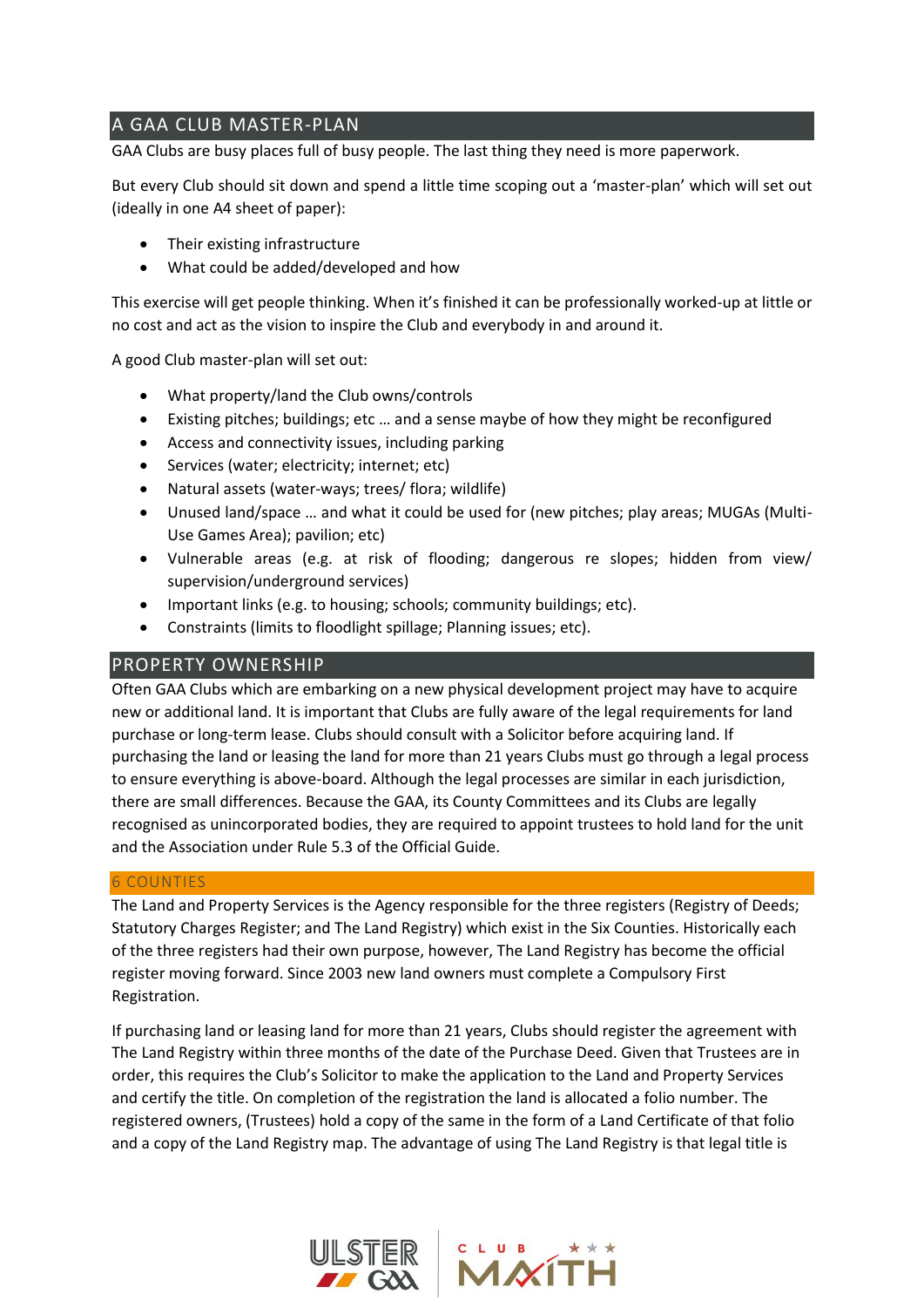guaranteed and an accurate plan of ownership is created. This was not necessarily the case with the other registries.

Clubs which have owned their land or have signed a 21 year lease before 2003 may not have registered their land through The Land Registry. This however can be done by a Voluntary Registration of Title, through the Club's Solicitor and Land and Property Services. On occasion the deeds of Club property may not be legally sound so it is worth checking that your Deeds are all in order before commencing any development work. Your Solicitor will be able to advise you on this.

#### CAVAN, MONAGHAN AND DONEGAL

An tÚdarás Clárúcháin Maoine, The Property Registration Authority is the agency responsible for land registry in the Twenty-Six Counties. Similar to the six counties a Registry of Deeds has existed for decades, however, this system is now secondary to the preferred Land Registry system. The Land Registry system is more useful in that the title of land is guaranteed by the State and lands are demarked with a folio number using electronic mapping.

Again, GAA Clubs acquiring new land should always consult with a Solicitor before entering into any purchase agreement or lease extension. The Club's Solicitor will be responsible for going through the process of registering property with the Property Registration Authority. GAA Clubs need to be aware that since 1 January 2010 it has become compulsory for all landowners in Cavan, Donegal and Monaghan to register their property with the Authority.

#### APPOINTMENT OF TRUSTEES AND VESTING OF PROPERTY

All property belonging to or controlled by a GAA club should be vested in Trustees to hold for the Club and the Association. This is as determined by Rule 5.3 of the 2012 Official Guide and the Club Constitution (with specific reference to Article 10 dealing with Assets and Trustees). Property including grounds; Club houses; halls; dressing rooms; and handball alleys owned or controlled by units of the Association shall be used only for the purpose of or in connection with the playing of games controlled by the Association and for such other purposes not in conflict with the aims of the Association, that may from time to time be sanctioned by the Central Council as per Rule 5.1 of the 2012 Official Guide.

In order to become vested a Club must appoint Trustees. A Trustee is someone who is given legal authority to manage assets, including property on behalf of someone else. A Trustee holds no beneficial interest in the property. It is generally expected that Trustees should, in their role as a Trustee, use such due diligence and care as an ordinary prudent person would use in the management of his/her own affairs.

Real property of a Club is vested, in accordance with Rule 5.3 of the Official Guide, in five Trustees, three of whom shall be appointed for and on behalf of the Club; one on behalf of the County Committee; and one on behalf of the Provincial Committee. The three Club Trustees are selected by the Club Executive Committee, ensuring they are full Club members and are appointed by the Club Chairperson. The Chairperson of the County Committee and Provincial Committee shall each appoint one other Trustee, who is responsible to their respective Executive Committee.

Trustees shall confirm their acceptance of the role by signing a 'Declaration of Trust' as approved by the Central Council of the GAA. These template forms conform to the necessary conditions relating to provisions for appointment, removal and replacement of Trustees, as well as regulating the conduct of the Trustees in performing their duties and exercising their powers under the Trust. It is the duty of the Trustees to ensure that the property is used in accordance with the terms of the Declaration of Trust.

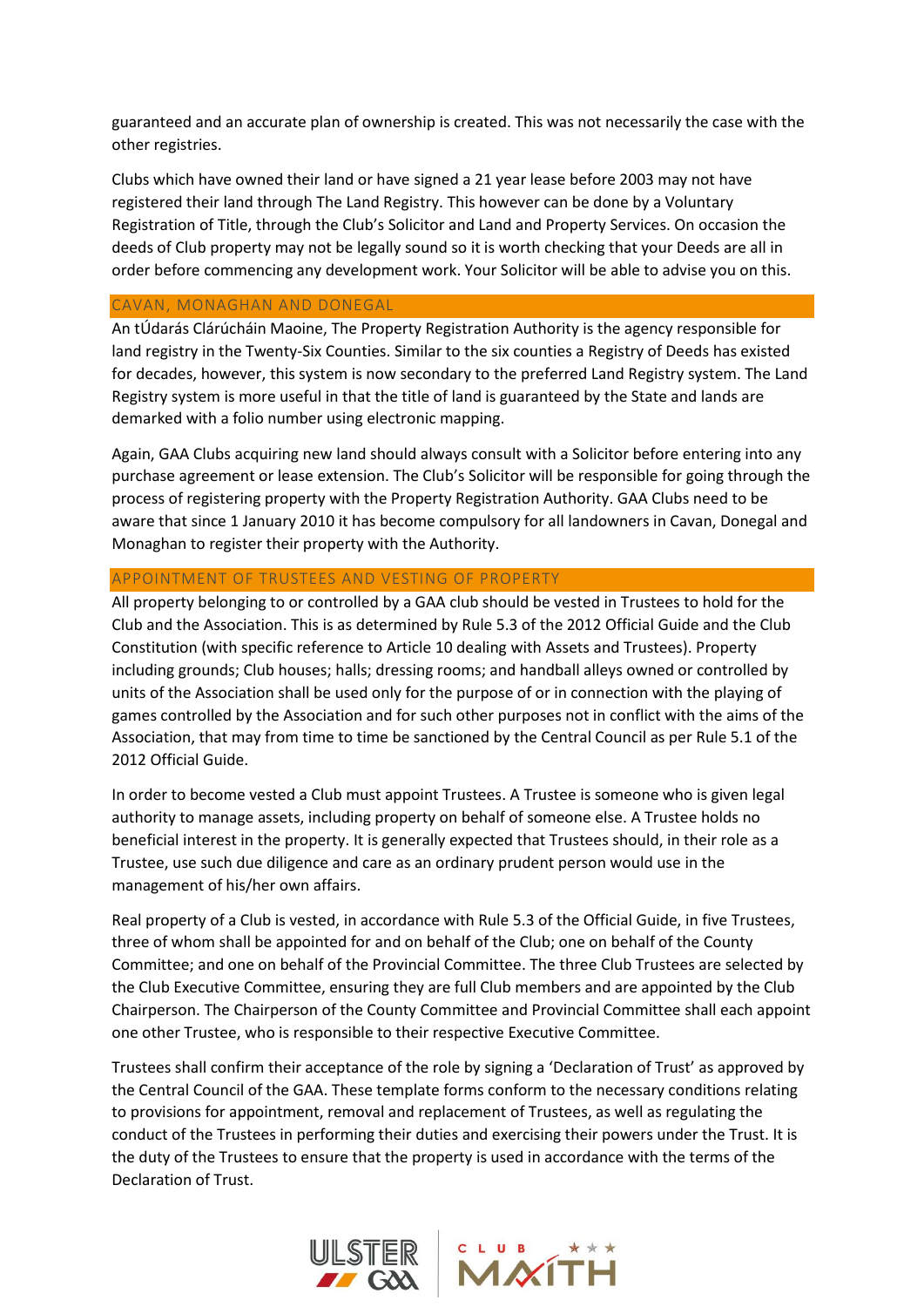Trustees must be registered as the joint owners of the property, recorded on the land folio through the Land Registry in either, the Land and Property Services (Six Counties), or The Property Registration Authority (Twenty-Six Counties). The folio will contain the name and address of the trustees as the registered owners.

The reasons for vesting property in the Association are to ensure that the land will remain in permanent control of the GAA Club and will be used for GAA purposes in line with rationale for their initial procurement by the Club. Club land being properly vested will ensure legal ownership and proper protection for the Club, its officers and members. Vesting is accomplished by Trustees signing a Declaration of Trust. Standard forms can be obtained from Ulster GAA, approved by GAA Headquarters. The form is signed in triplicate by the Trustees to vest the property. One copy is kept by Central Council, one by the County Committee and one by the Club. It is also useful to send documents to Ulster GAA for information.

Should a Trustee die; be unwilling to continue; or is too infirm to continue as a Trustee a new Trustee can be appointed by a Declaration of Appointment which shall be signed by the appointers who are the respective Chairmen of the Club, County Committee and the Provincial Council. This should be recorded with the relevant Land Registry authority. Any changes to Trustees will mean a new Declaration of Trust must be completed and registered with the relevant Land Registry authority.

Should any reason arise whereby a Trustee must be removed but refuses or is unable to do so, then this must be concluded through the High Court within the Six Counties. Clubs should seek legal advice from their Solicitor where this occurs. Trustees can be removed in line with the Declaration of Trust within the Twenty-Six Counties subject to the terms of removal being fully adhered to by the existing Trustees.

Clubs should hold all documents relating to land ownership in a safe place. It is common for documents to be held in the Club's Bank and a record of their place of custody put in the Club Minute Book. They may also be held by the Club's Solicitor and this too needs to be recorded in the Club Minute Book.

Should Clubs wish to lease-out their land, transfer their land, dispose of their land or create a charge, for any reason, they must get the approval from each of the Trustees after consulting with the relevant GAA units and were necessary obtain the Approval of the Central Council. The Club should also involve their Solicitor in this process. It also needs to be understood that a registered charge may create a priority of charge while an equitable charge is always solely with the body holding the title deeds.

NOTE: Many Clubs will have owned or controlled their property for some time. However, it is important to review the situation regularly to avoid problems down the line. The Annual General Meeting is possibly a good time to review the Club's position. Should Clubs have queries about issues relating to land ownership they should contact their County Committee or Ulster GAA.